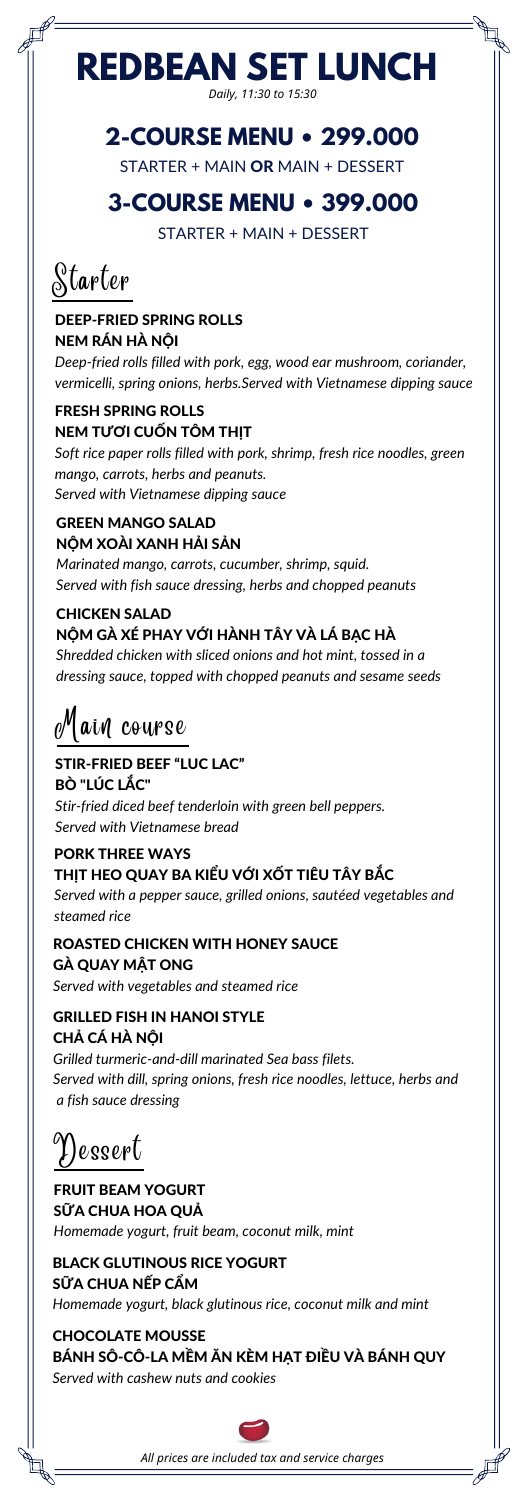# *SET MENU*

### **THE REDBEAN • 600.000**

BÁNH CUỐN

*Steamed rice pancakes, minced pork, mushroom. Served with fish sauce dressing*

#### **NEM TƯỜI**

Appetizer

*Soft rice paper pork, shrimp, fresh rice noodles, green mango, carrots, herbs, peanuts. Served with Vietnamese dipping sauce*

> SỮA CHUA NẾP CẨM *Yogurt, black glutinous rice, coconut milk, mint*

TOMATO BRUSCHETTA BÁNH MÌ NƯỚNG CÀ CHUA KIỂU Ý



*Traditional Vietnamese noodle soup with chicken. Served with herbs, lime slices & fresh chili on the side*

*Grilled turmeric-and-dill marinated Sea bass filets. Served with dill, spring onions, fresh rice noodles, lettuce, herbs and a fish sauce dressing*





*Baguette slices brushed with garlic and olive oil, topped with fresh tomato and basil*

Appetizer

PAN SEARED FOIE-GRAS GAN NGỖNG ÁP CHẢO

*Served with sautéed mushrooms, fresh orange, balsamic sauce*

#### TIGER PRAWN AND ASPARAGUS SOUP XÚP TÔM VÀ MĂNG TÂY

*Tiger prawn meat, asparagus, carrots, egg, coriander*



#### GRILLED ANGUS BEEF TENDERLOIN THĂN NỘI BÒ MỸ NƯỚNG XỐT VANG ĐỎ

*Served with mashed potato, sautéed mushrooms and red wine sauce*

Main course

#### HOT CHOCOLATE CAKE BÁNH BÔNG LAN SÔ-CÔ-LA NÓNG ĂN KÈM KEM VA-NI

*Served with chocolate sauce and a scoop of Vanilla ice-cream*





**CHEF'S RECOMMENDATION • 950.000**

*All prices are included tax and service charges*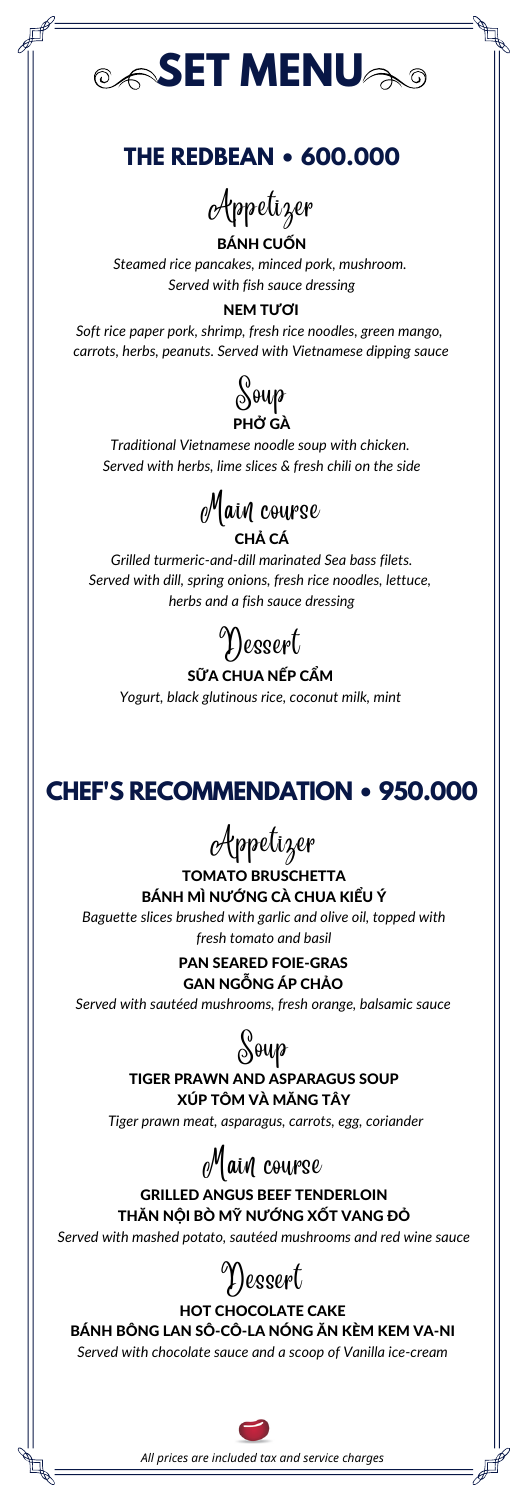# **VIETNAMESE CUISINE**

*Combination of Vietnamese deep fried spring rolls, fresh spring rolls and fresh salmon rolls. Served with a dipping sauce and pickles*

## Starter

#### ASSORTED SPRING ROLLS PLATTER . 195.000 NEM TỔNG HỢP ĐẶC BIỆT

#### DEEP-FRIED SPRING ROLLS • 155.000 NEM RÁN HÀ NỘI

*Deep-fried rolls filled with pork, egg, wood ear mushroom, coriander, vermicelli, spring onions, herbs.Served with Vietnamese dipping sauce*

#### FRESH SPRING ROLLS • 155.000 NEM TƯƠI CUỐN TÔM THỊT

*Soft rice paper rolls filled with pork, shrimp, fresh rice noodles, green mango, carrots, herbs and peanuts. Served with Vietnamese dipping sauce*

Salad

#### GREEN MANGO SALAD • 165.000 NỘM XOÀI XANH HẢI SẢN

*Marinated mango, carrots, cucumber, shrimp, squid. Served with fish sauce dressing, herbs and chopped peanuts*

#### CHICKEN SALAD • 165.000 NỘM GÀ XÉ PHAY VỚI HÀNH TÂY VÀ LÁ BẠC HÀ

*Shredded chicken with sliced onions and hot mint, tossed in a dressing sauce, topped with chopped peanuts and sesame seeds*

#### GRAPEFRUIT SALAD • 165.000 NỘM BƯỞI TÔM

*Fresh grapefruit, shrimp; a dressing of garlic, chili, lemon juice and fish sauce; sprinkled with coriander and ground peanuts*

AVOCADO SALAD • 185.000 XA - LÁT QUẢ BƠ VỚI TÔM VÀ XỐT COCKTAIL *Avocado, shrimps, parsley. Served with a cocktail sauce*

Rice - Noodle

VIETNAMESE NOODLE SOUP "PHO" • 155.000 PHỞ TRUYỀN THỐNG VỚI LỰA CHỌN: BÒ / GÀ Your choice of: BEEF / CHICKEN *Served with herbs, lime slices & fresh chili on the side*

FRIED RICE • 175.000 CƠM RANG VỚI LỰA CHỌN: HẢI SẢN / BÒ / GÀ Your choice of: SEAFOOD / BEEF / CHICKEN

*Shallots, onions, sweetcorn, carrots, green beans, sprinkled with coriander. Served with fresh salad and soya sauce*

#### FRIED RICE WITH VEGETABLES & MUSHROOMS • 155.000 CƠM RANG RAU NẤM

*Mushroom, shallots, spring onions, sweetcorn, carrots, green beans, sprinkled with coriander.*

*Served with a fresh salad and an olive oil and soya sauce*

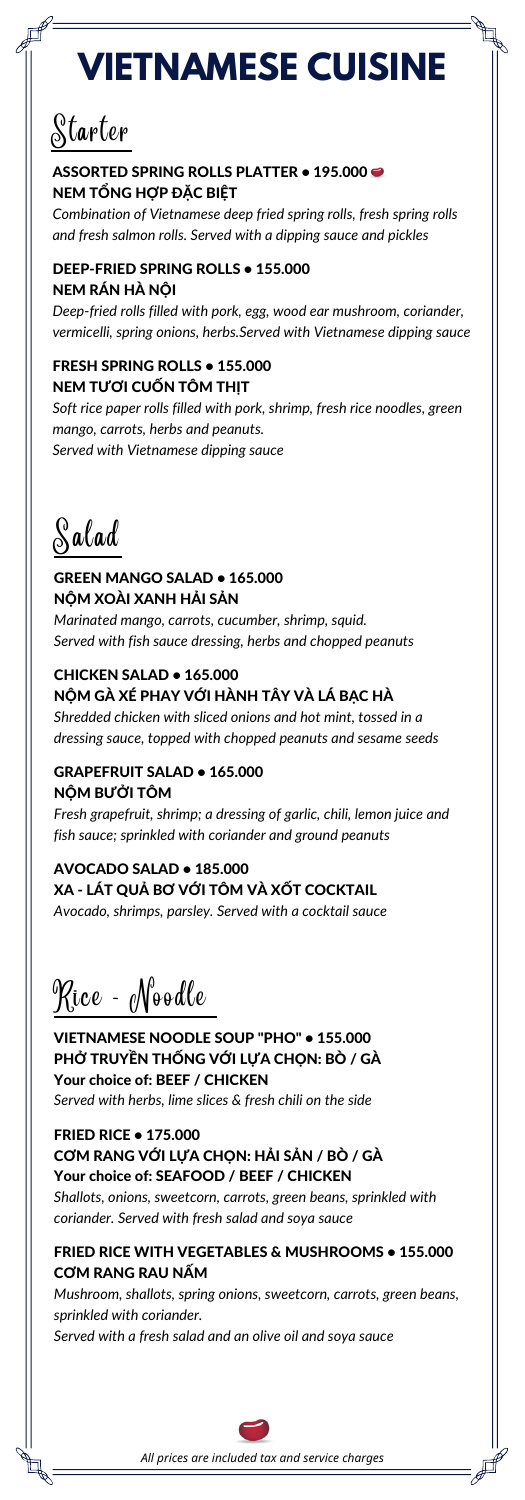

# **VIETNAMESE CUISINE**

#### STIR-FRIED BEEF "LUC LAC" • 290.000 BÒ "LÚC LẮC"

*Stir-fried diced beef tenderloin with green bell peppers. Served with Vietnamese bread*

#### GRILLED PORK HANOI STYLE • 195.000 BÚN CHẢ HÀ NỘI

#### PORK THREE WAYS • 255.000 THỊT HEO QUAY BA KIỂU VỚI XỐT TIÊU TÂY BẮC

*Grilled pork patties, Vietnamese dipping sauce with pickled green papaya and carrots. Served with fresh vermicelli rice noodles, mixed lettuce leaves and herbs*

*Served with a pepper sauce, grilled onions, sautéed vegetables and steamed rice*

#### TIGER PRAWNS IN COCONUT • 265.000 TÔM HẤP TRÁI DỪA VỊ CHUA CAY

Main course

#### ROASTED CHICKEN WITH HONEY SAUCE • 245.000 GÀ QUAY MẬT ONG

*Served with vegetables and steamed rice*

#### GRILLED CHICKEN WITH LEMON LEAVES • 245.000 GÀ NƯỚNG LÁ CHANH

*Grilled marinated chicken with lemon leaves, onions and shallots, seasoned with chili, ginger, turmeric, garlic. Served with fresh rice noodles, pickles and fish sauce*

#### GRILLED FISH IN HANOI STYLE • 245.000 CHẢ CÁ HÀ NỘI

*Grilled turmeric-and-dill marinated Sea bass filets. Served with dill, spring onions, fresh rice noodles, lettuce, herbs and a fish sauce dressing*

*Tiger prawns steamed in coconut milk flavored with lemongrass, garlic, chili, salt, pepper and oyster sauce. Served with fresh rice noodles*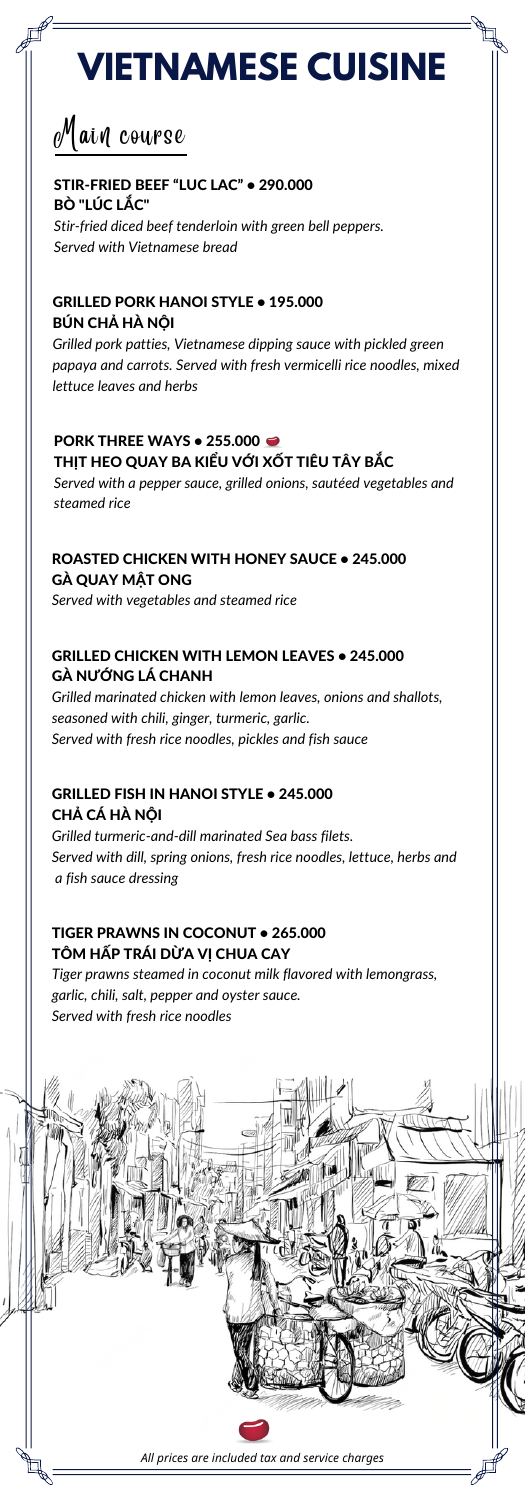Starter

#### PAN-SEARED FOIE GRAS • 335.000 GAN NGỖNG ÁP CHẢO

#### MUSHROOM SOUP  $\bullet$  165.000  $\bullet$ XÚP NẤM TƯƠI ĐẶC BIỆT

*Served with sautéed mushrooms, fresh orange, balsamic sauce*

*A broth-based soup with mushrooms, egg terrine, asparagus, sprinkled with coriander*

#### CHICKEN SOUP • 165.000 XÚP GÀ MĂNG TÂY

*A broth-based soup with chicken, egg terrine, asparagus, sprinkled with coriander*

#### TOM YUM GOONG • 175.000 XÚP TÔM CHUA CAY KIỂU THÁI LAN

C*oconut water infused with lemongrass, galangal root, lemon leaves; Tiger prawns, mushrooms*

Soup

GRILLED ANGUS BEEF TENDERLOIN . 690.000 THĂN NỘI BÒ MỸ NƯỚNG XỐT VANG ĐỎ *Served with mashed potato, sautéed mushrooms and red wine sauce Add on: Pan-seared foie-gras | THÊM: Gan ngỗng áp chảo: 160.000*

#### TIGER PRAWN AND ASPARAGUS SOUP • 175.000 XÚP TÔM VÀ MĂNG TÂY

*Tiger prawn meat, asparagus, carrots, egg, coriander*

Salad

#### PAN-SEARED SALMON . 450.000 CÁ HỒI ÁP CHẢO XỐT CHANH LEO

#### SMOKED SALMON DILL DRESSING • 260.000 XA LÁT CÁ HỒI XÔNG KHÓI VỚI XỐT THÌ LÀ

*Served with caviar, avocado, minced mushrooms and a dill dressing*

#### CLASSIC CAESAR SALAD • 155.000 XA LÁT "CAESAR"

*Romaine lettuce leaves, bacon, croutons, anchovies, grated parmesan cheese, olive oil, lemon juice and black pepper*

#### HONEY & ORANGE GLAZED DUCK BREAST • 350.000 VỊT QUAY XỐT CAM

*Duck breast marinated in orange juice, soya sauce and honey. Served with sautéed vegetables, cherry tomatoes, orange sauce and herbs*

*Norwegian salmon filet. Served with mashed potato and asparagus, with a passion fruit sauce*



Main course

# **AROUND-THE-WORLD**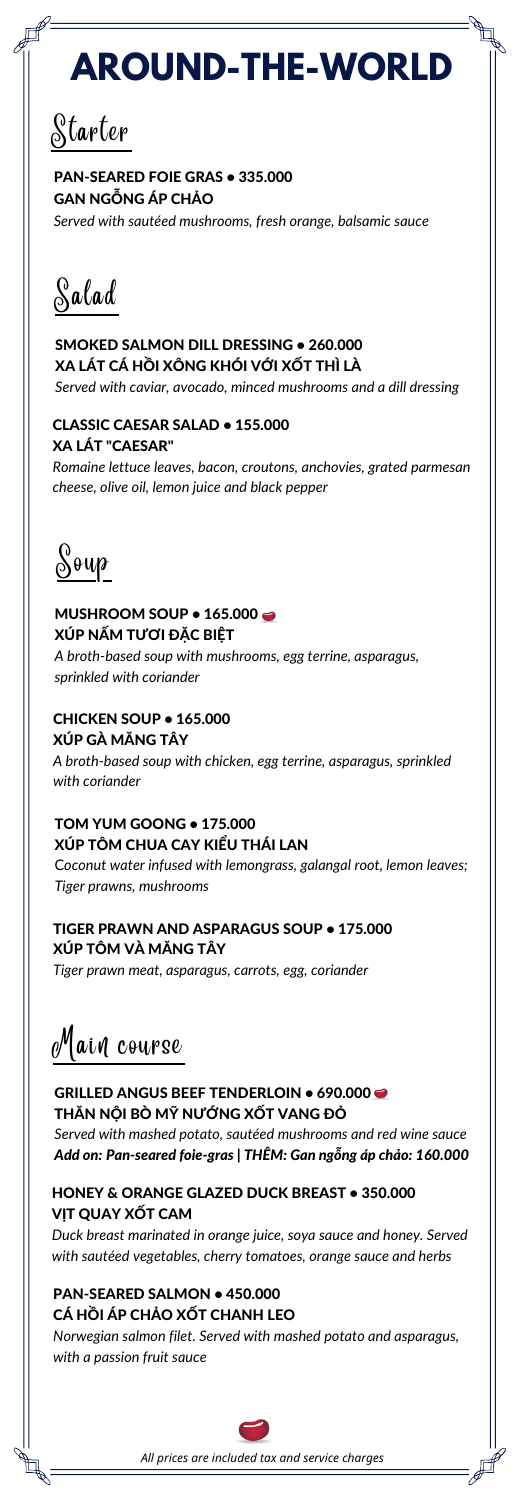FRENCH FRIES • 100.000 KHOAI TÂY CHIÊN

Side dish

GARLIC BREAD • 115.000 BÁNH MÌ BƠ TỎI

*Toasted baguette slices topped with chopped garlic, olive oil, butter and oregano*

BOLOGNESE • 185.000 MỲ Ý XỐT BÒ BẰM *Bolognese sauce, minced beef, basil and grated parmesan cheese*

Spaghetti

CARBONARA • 185.000 MỲ Ý XỐT KEM NẤM BA CHỈ *Carbonara sauce and grated parmesan cheese*

#### HOT CHOCOLATE CAKE . 165.000 BÁNH BÔNG LAN SÔ-CÔ-LA NÓNG ĂN KÈM KEM VA-NI

TOMATO SAUCE • 185.000 MỲ Ý XỐT CÀ CHUA *Fresh tomato sauce, basil and extra olive oil*

FRUIT BEAM YOGURT • 100.000 SỮA CHUA HOA QUẢ *Homemade yogurt, fruit beam, coconut milk, mint*

SỮA CHUA NẾP CẦM *Homemade yogurt, black glutinous rice, coconut milk and mint*

PASSION FRUIT CAKE • 155.000 BÁNH BÔNG LAN CHANH LEO ĂN KÈM KEM VA-NI *Served with passion fruit sauce and two scoops of vanilla ice cream*

*Served with chocolate sauce and two scoops of vanilla ice cream*

#### CHOCOLATE MOUSSE • 165.000 BÁNH SÔ-CÔ-LA MỀM ĂN KÈM HẠT ĐIỀU VÀ BÁNH QUY

*Served with cashew nuts and cookies*



CRÈME BRÛLÉE • 155.000 KEM CHÁY ĂN KÈM CHUỐI ĐỐT *Served with mint, banana flambé and cookies*

BLACK GLUTINOUS RICE YOGURT • 125.000

MANGO PANDAN STICKY RICE • 145.000 XÔI LÁ NẾP ĂN KÈM XOÀI VÀ NƯỚC CỐT DỪA

*Pandan sticky rice served with fresh mango, coconut sauce, sesame seeds and peanuts*

### **DESSERT**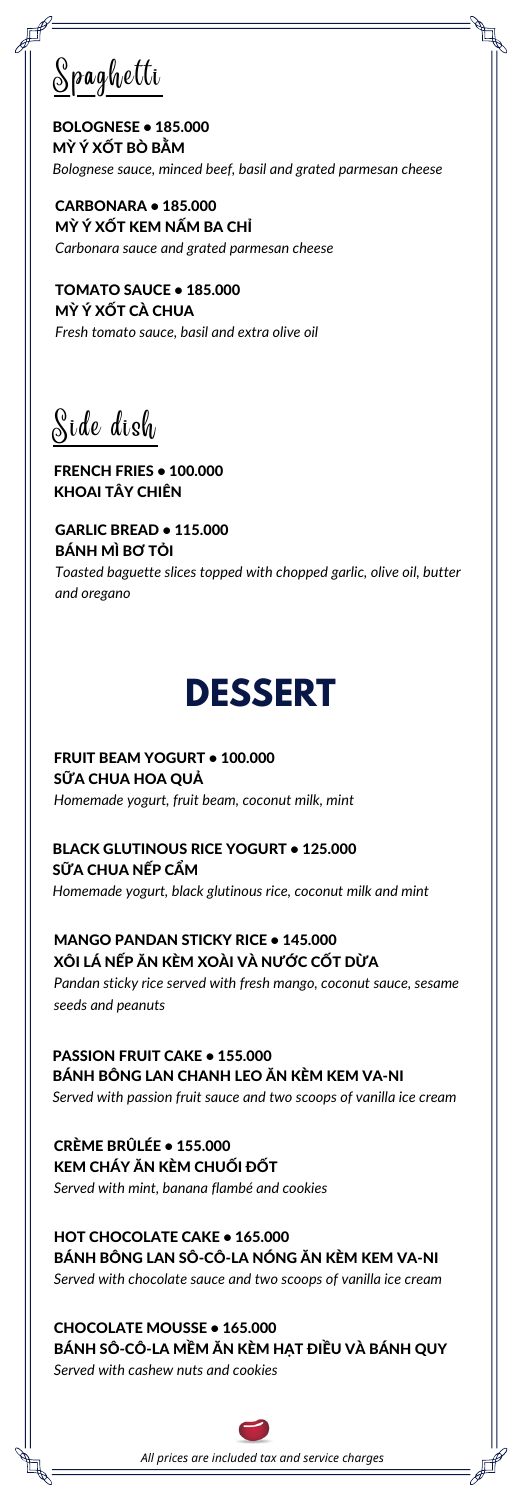**VEGETARIAN CORNER**

PUMPKIN CREAM SOUP • 145.000 XÚP BÍ NGÔ *Pumpkin puree, onions and fresh herbs, dash of cream*

#### VEGETABLE TEMPURA • 145.000 RAU CỦ TẦM BỘT CHIÊN VI CÀ-RI

#### VEGETARIAN FRESH SPRING ROLLS • 145.000 NEM CUỐN CHAY

*Fresh rice paper rolls filled with green mango, carrots, cucumber, mushrooms, fresh rice noodles, herbs. Served with soya sauce*

*Onions, vegetables, carrots, fresh mushrooms, sweet potato, all curried flavor. Served with three dipping sauces: soya, mango chutney and mint*

#### VEGETABLE CURRY • 155.000 CÀ-RI RAU XANH

*Bok-choy, carrots, sweetcorn, green beans, garlic and chili cooked in a curry sauce. Served with fragrant steamed rice*

#### STIR-FRIED VEGETABLES WITH CASHEW NUTS • 155.000 RAU XÀO HẠT ĐIỀU

*Stir-fried seasonal vegetables with cashew nuts. Served with steamed rice*

#### BRAISED TOFU • 155.000 ĐẬU PHỤ OM XỐT CÀ CHUA

*Tofu, mushrooms and vegetables in tomato sauce. Served with steamed rice*



#### STEWED MUSHROOM AND EGGPLANT • 175.000 CÀ TÍM OM TỘ

*Stewed mushroom and eggplant with garlic and spring onions. Served with steamed rice*

### **À LA CARTE MENU**

### **SET MENU • 600.000**

*Steamed rice pancake, minced mushroom. Served with soya sauce*

CURRIED VEGETABLE TEMPURA RAU CỦ TẨM BỘT CHIÊN VỊ CÀ-RI

*Onions, vegetables, carrots, fresh mushrooms, sweet potato. Served with three dipping sauces: soya, mango chutney and mint*

STEAMED RICE PANCAKE BÁNH CUỐN CHAY Appetizer



*A broth-based soup with mushrooms, asparagus, coriander*

#### BRAISED TOFU ĐẬU PHỤ OM XỐT CÀ CHUA

*Tofu, mushrooms, vegetable, tomato sauce. Served with steamed rice*



#### TROPICAL FRUIT YOGURT SỮA CHUA HOA QUẢ

*Homemade yogurt, fresh fruits, coconut milk, mint*

Dessert